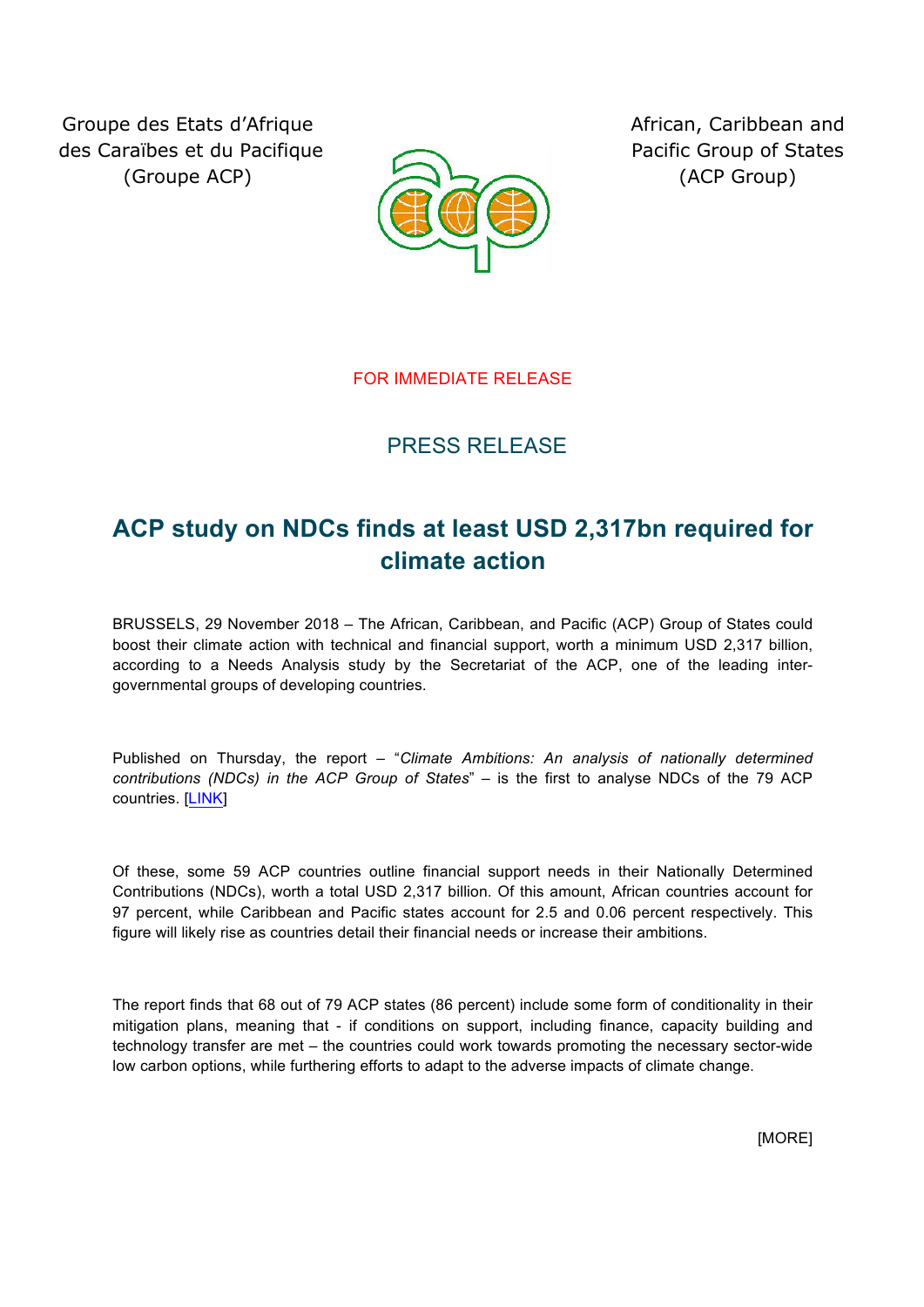"The need for urgent and adequate action on climate change has been highlighted by the recent Special report on 1.5°C of the UN's Intergovernmental Panel on Climate Change (IPCC)," said Dr Patrick Ignatius Gomes, ACP Secretary General.

"The ACP Group are among the world's most vulnerable countries to climate change and they're keen to do all that they can to face this colossal challenge," he said.

These countries and regions have contributed less than most others to climate change, but they are also more vulnerable to changing weather patterns, rising sea levels, and extreme weather events. They include small island developing states, landlocked countries, and less developed countries too.

Under the 2015 Paris Agreement, countries agreed to prepare NDCs, which they then revise every five years at most, increasing their ambitions with each revision. In this way, the world gradually ramps up its action against climate change.

"By identifying the opportunities, gaps and patterns, this report will help ACP States take their NDCs to the next level," said Dr Gomes. "I urge the international community to support those climate ambitions," he said.

2018 is an important year for climate action. In December, the international community is set to agree rules on implementation of the Paris Agreement and - for the first time - to review the world's collective action (as part of the Talanoa Dialogue).

These two steps mark the culmination of key processes begun under the Paris Agreement, reinforcing the importance of next month's 24th Conference of the Parties (COP24) to the United Nations Framework Convention on Climate Change (UNFCCC), which is set to take place in Katowice, Poland.

[FURTHER INFORMATION OVERLEAF]